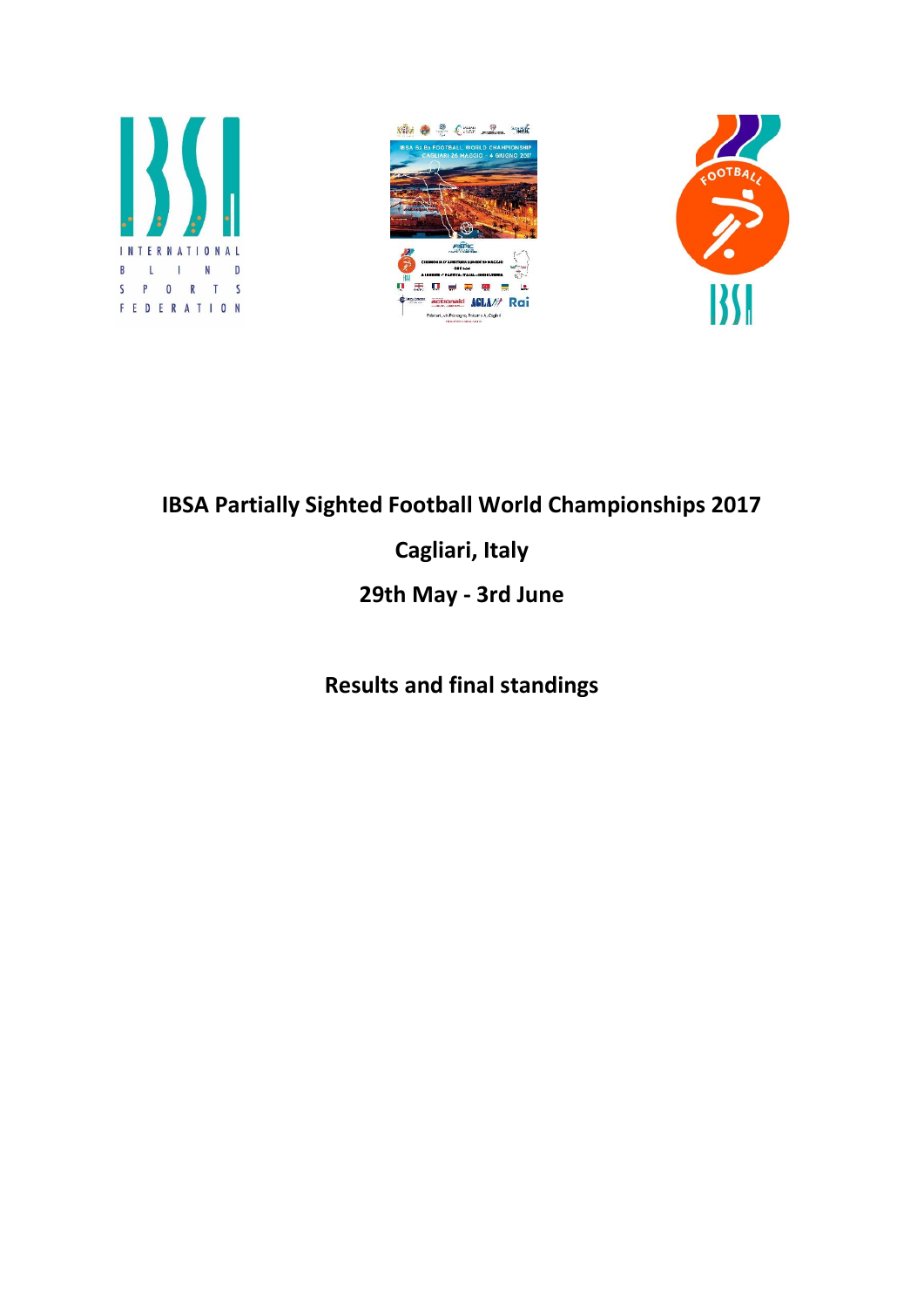#### **Monday 29th May**

#### **Group A**

Italy 0 Russia 6

Spain 4 Turkey 2

#### **Group B**

Ukraine 3 France 1

Japan 2 England 10

## **Tuesday 30th May**

#### **Group A**

Turkey 9 Italy 1

Russia 5 Spain 3

#### **Group B**

France 7 Japan 1

England 0 Ukraine 2

## **Wednesday 31st May**

#### **Group A**

Turkey 1 Russia 2

Spain 3 Italy 1

#### **Group B**

England 2 France 2

Ukraine 12 Japan 1

#### **Group A**

| Country       | <b>Played</b> | Won | <b>Drawn</b> | Lost | <b>Goals</b> | <b>Goals</b> | Goal       | <b>Points</b> |
|---------------|---------------|-----|--------------|------|--------------|--------------|------------|---------------|
|               |               |     |              |      | for          | against      | difference |               |
| <b>Russia</b> | 3             |     |              | O    | 13           |              | +9         |               |
| Spain         | 3             | ּ״  | 0            |      | 10           |              | $+2$       |               |
| <b>Turkey</b> | З             |     | 0            |      | 12           |              | +5         |               |
| <b>Italy</b>  |               |     |              |      |              | 18           | $-16$      |               |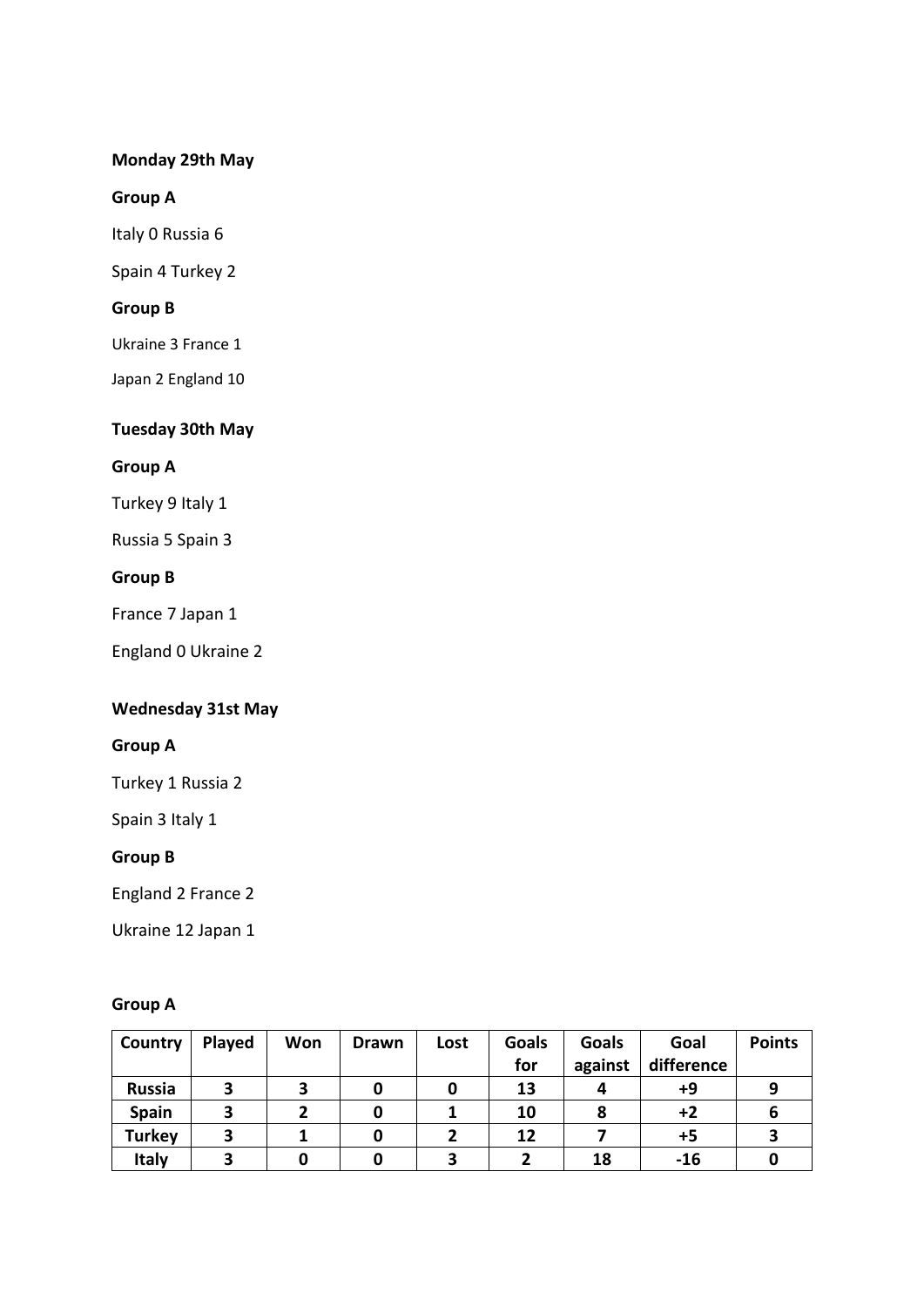#### **Group B**

| Country        | Played | Won | <b>Drawn</b> | Lost | <b>Goals</b> | Goals   | Goal       | <b>Points</b> |
|----------------|--------|-----|--------------|------|--------------|---------|------------|---------------|
|                |        |     |              |      | for          | against | difference |               |
| <b>Ukraine</b> | 3      | 3   | υ            | υ    | 17           | ני      | $+15$      | 9             |
| <b>England</b> | 3      |     |              |      | 12           | 6       | +6         | 4             |
| <b>France</b>  | 3      |     |              |      | 10           | 6       | $+4$       | 4             |
| Japan          | 3      | 0   | 0            | 3    | 4            | 29      | $-25$      | 0             |

**Thursday 1st June**

#### **5th-8th place play-offs**

Turkey 9 Japan 2

Italy vs France

#### **Semi-final 1**

Russia 3 England 4

#### **Semi-final 2**

Ukraine 3 Spain 1

#### **Friday 2nd June**

## **7th-8th place play-off**

Japan 3 Italy 6

#### **5th-6th place play-off**

Turkey 4 France 7

#### **Saturday 3rd June**

## **3rd-4th place play-off**

Russia 2 Spain 2 (Russia wins penalty shoot-out 2-1)

**Final**

Ukraine 3 England 0